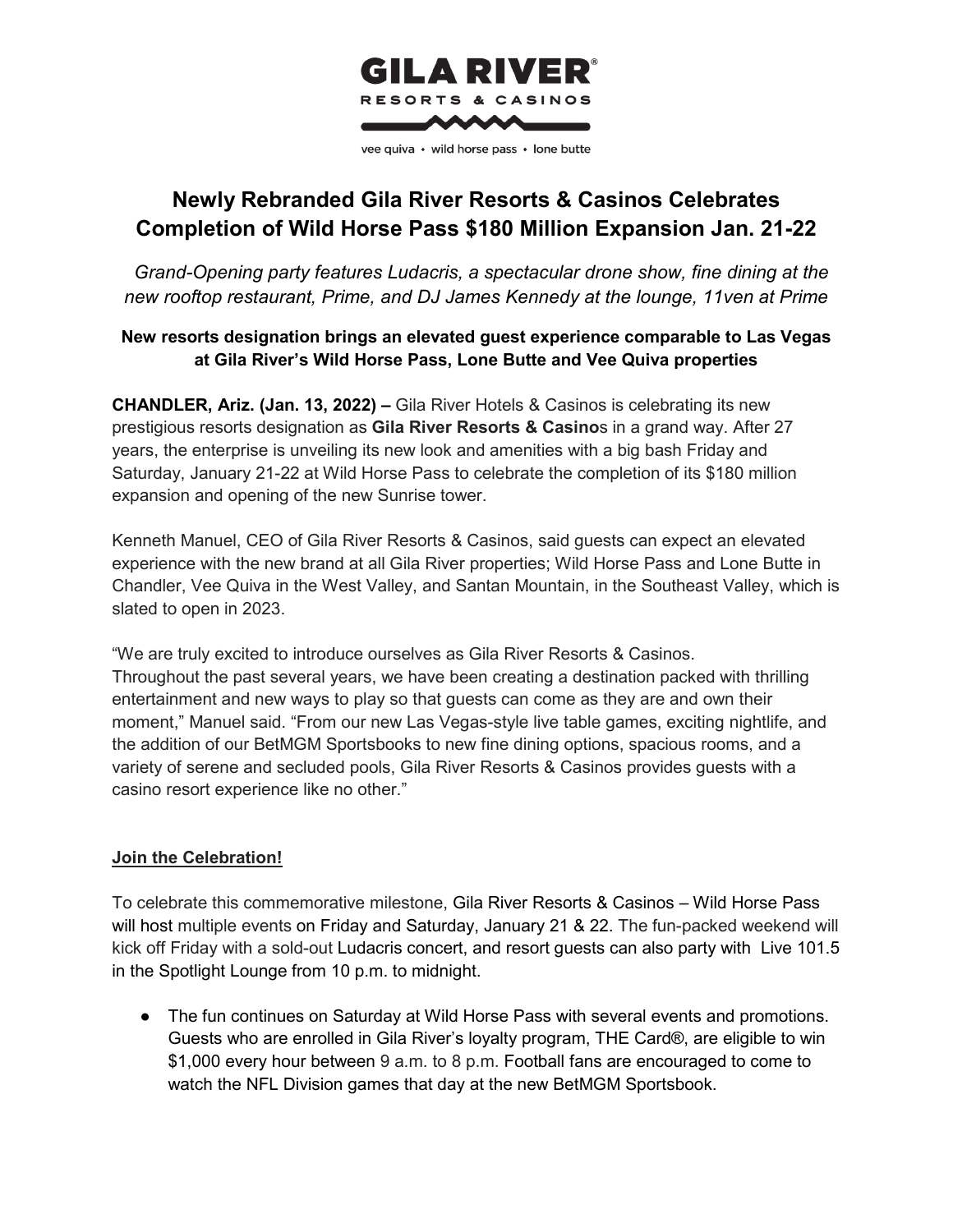# **GILA RIVER®** RESORTS & CASINOS ww

vee quiva • wild horse pass • lone butte

Guests are also invited to celebrate the grand opening of the new rooftop restaurant and lounge Prime and 11ven at Prime. The exclusive Saturday night event will feature DJ James Kennedy as a special guest DJ.

Saturday's party also features a spectacular drone show at 6:30 p.m., which can be seen best from Prime's rooftop lounge.

### **Wild Horse Pass Resort: A Premier Destination**

Partnering with Sundt Construction, Inc., TynanGroup and Friedmutter Group, Gila River broke ground on the \$180 million resort property expansion in August 2020. It was the first expansion project since the property opened in 2009.

The new 11-story Sunrise tower, connected to the Sunset tower, rises 150 feet over the desert landscape. The Sunrise tower features 205 new guest rooms and suites for a total of 447 rooms at the resort.

Resort guests arriving at Wild Horse Pass will notice a newly renovated lobby entrance, which features a stunning chandelier atop the iconic bucking horse sculpture as a centerpiece as well as diverse art lining the walls from Gila River Indian Community artists. The resort has also enhanced its pool experience with two new pools, the Oasis Pool and the Serenity Adult Pool. In addition, the resort now features 18,000 square feet of indoor meeting space and 7,000 square feet of outdoor meeting space.

Dining and nightlife were key considerations when planning the newly rebranded resort. A stunning glass elevator brings guests up to the rooftop, where Prime Shula's Steak House serves up a fresh twist on classic steakhouse dishes crafted by celebrity chef Demetrio Zavala. Guests can indulge in a new fine dining experience at the East Valley's new premier steak house destination that offers exceptional flavor combinations, modern decor, grand ambiance, stunning views of the Estrella Mountains, and breathtaking Arizona sunsets. After dinner, the venue transitions to **11ven at Prime**, a place where crafted cocktails and lively DJs pair effortlessly with a fabulous perspective of the Valley.

#### **Casino Resort Gaming is Comparable to Las Vegas**

Guests can enjoy Las Vegas-style live table games at all three Gila River properties, including roulette, baccarat, craps, roulette, poker, and slots. As a result, players can partake in a unique and elevated experience while paying lower and more approachable minimums to create fewer barriers for entry to play than Las Vegas. In addition, Gila River Resorts & Casinos offers one of the most robust loyalty programs in the market, allowing guests to play at all three properties while earning on the same card.